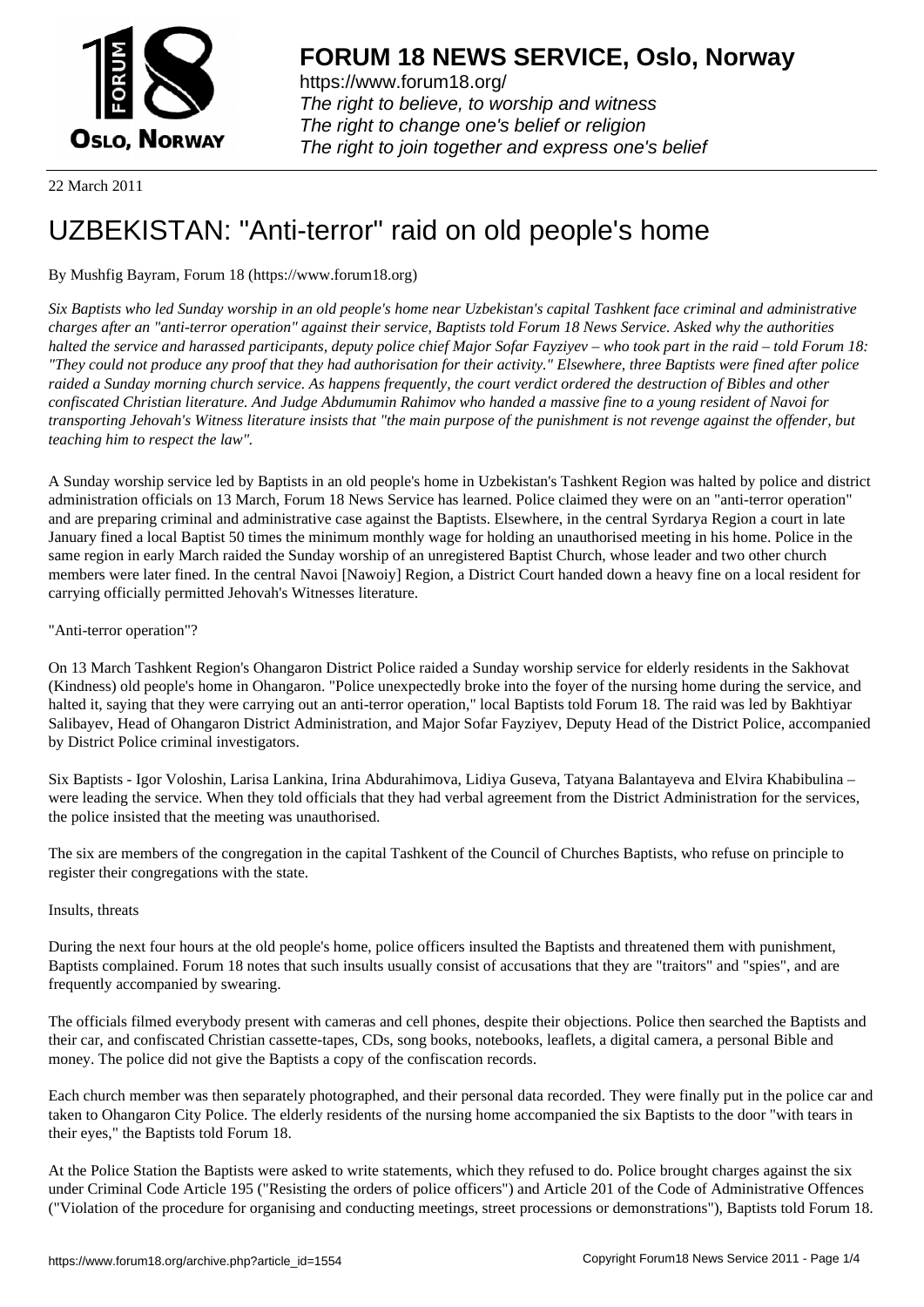The Baptists were not released until after midnight, being given a written summons to return during the day on 14 March. When the six Baptists returned as instructed, they were detained for the whole day. Police only released them after taking Voloshin's fingerprints, and returning some of the personal items confiscated the previous day.

Police told the Baptists that there would be a trial in a few days.

"I don't know"

Salibayev of Ohangaron District Administration refused to discuss the raid and prosecutions, saying he was newly appointed to his position and "just familiarising" himself with the area. "I don't know if they [the Baptists] had agreement with the Administration, and I don't know what charges the [state] agencies will bring," was all he would tell Forum 18 on 17 March.

Police Major Fayziyev was also reluctant to talk. "We don't know whether we will open a criminal or an administrative case yet," he told Forum 18 on 17 March. "It will all depend on the results of the expert analysis of the literature we confiscated from them."

Asked why the authorities halted the service and harassed participants, he responded: "They could not produce any proof that they had authorisation for their activity." When Forum 18 repeated the question he said: "Look, I don't know you, and I already gave enough information." He then put the phone down. Forum 18 was unable to ask why an "anti-terror operation" had been launched against a religious service in an old people's home.

Charges follow raid on Sunday worship

In Syrdarya Region, twelve officers of Gulistan District Police broke into the building of the Baptist Church in the village of Dustlik on 6 March at 9.45 am. Members of the congregation – which is not registered - had already begun their worship service.

The officers did not identify themselves, but Baptists told Forum 18 one was the local Police Chief. Police confiscated 20 Christian songbooks, 3 Bibles, a New Testament and 20 copies of the magazine Herald of Truth. This was sent to the state Religious Affairs Committee in Tashkent for an "expert analysis".

Police also opened an administrative case against Bayram Muradov, the church's leader, Baptists told Forum 18.

The Religious Affairs Committee's chief specialist who produces "expert analyses" is Begzod Kodyrov. Local Protestants who asked not to be identified claimed that each time Kodyrov produces an expert analysis, he violates the procedure laid down in Article 184 of the Criminal Procedure Code ("Opinions from an Expert Examiner").

This states in part that: "The opinion of the expert examiner shall include: his last, first name, patronymic, background, education, academic specialisation, length of service, academic degree and/or academic title, work position; notification of liability for refusal to draw up an opinion as well as for an opinion known to be false; grounds to conduct an expert examination and time taken; persons who were present during the expert examination; case papers studied by the expert examiner; physical evidence, samples, and other objects examined, methods applied and their reliability; valid answers to the questions posed and the relevant circumstances established on the initiative of the expert examiner. $\&$ quot

Local Protestants claim that Kodyrov usually omits to give his full name, education, academic specialisation, his work experience, his occupation within the Committee, and on what criteria he - for example - "deems that a certain book could be used for missionary purposes among the native population and thus its import into Uzbekistan and its use is banned".

Article 187 of the Criminal Procedure Code ("Evaluation of an Opinion from an Expert Examiner&quot) states in part that: "The expert examiner's opinion shall be evaluated by the inquiry officer, investigator, or the court, together with other evidence on the case, in terms of its scientific validity and compliance with all established procedural rules".

Kodyrov refused absolutely to discuss his analyses – or anything else – with Forum 18 on 22 March. "Anything you want to learn about our activity or our decisions, you can ask the Foreign Ministry." He then put down the phone.

"Expert analyses" are routinely used as an excuse to confiscate any book the authorities decide to confiscate (see eg. F18News 20 May 2009 http://www.forum18.org/Archive.php?article\_id=1298). A very strict censorship regime is applied against religious literature and other material of all faiths (see F18News 1 July 2008 http://www.forum18.org/Archive.php?article\_id=1153).

### Fines, Bibles and hymnbooks ordered destroyed

On 16 March, Judge Ulugbek Jumayev of Gulistan Criminal Court found Muradov and two other church members – Natalya Utyaganova and Nadezhda Davydova – guilty under Administrative Code Article 240 Part 1 ("violation of the law on religious organisations") and Article 241 ("teaching religious beliefs without specialised religious education and without permission from the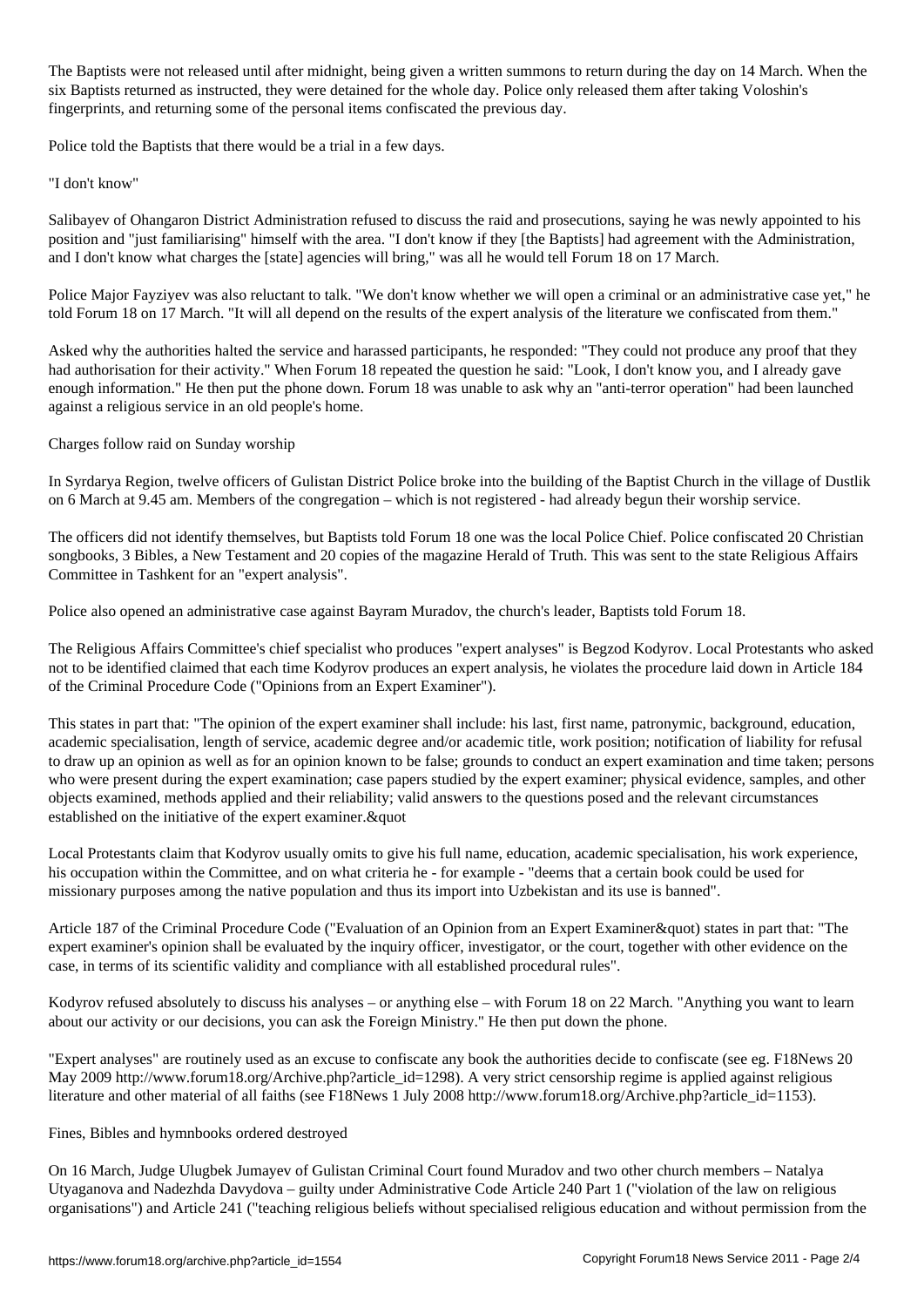by Forum 18, each was fined one month's minimum wage, 49,735 Soms (165 Norwegian Kroner, 21 Euros or 30 US Dollars at the inflated official exchange rate).

Testifying to the church members' guilt in addition to the police was V. Akramova, the head of the mahalla committee, the lowest level of administration in Uzbekistan.

The verdict also ordered that the Bibles, hymnbooks and other Christian literature confiscated during the raid on the 6 March service be destroyed.

Courts in Uzbekistan frequently order that religious literature – including Bibles - confiscated during raids be destroyed (see F18News 18 February 2011 http://www.forum18.org/Archive.php?article\_id=1542).

Gulistan District Police referred Forum 18 to Deputy Police Chief Bahodyr Kushbakov on 18 March. However his phone was not answered that day. The duty officer later told Forum 18 that Kushbakov was "in a meeting and unavailable".

Fine for literature "teaches respect for the law"?

A young resident of Navoi, Pavel Slivin, was stopped at a bus station in the town by Karmana District police officers while carrying a package of books. He was taken to the nearby Police Station where he was asked to show the contents of the package. This had 24 copies in Russian and 13 copies in Uzbek of "The Watchtower" magazine, as well as 17 copies of another publication, "Awake!" All the literature had been officially approved by the Religious Affairs Committee.

Despite this, Navoi Region's Karmana District Criminal Court fined Slivin 70 times the minimum monthly wage, 3,481,450 Soms (11,500 Norwegian Kroner, 1,455 Euros or 2,065 US Dollars at the inflated official exchange rate). This was under Administrative Code Article 240 for carrying Jehovah's Witnesses literature, Znamya Druzhby (Banner of Friendship), Navoi regional administration's official newspaper, reported on 18 February. Judge Abdumumin Rahimov, who signed the article, did not give the date or other details of the trial.

Judge Makhpirat Shodiyeva, Chair of Karmana Court, confirmed that Judge Rahimov tried Slivin but declined to comment further on the case. "I cannot explain his decision," Judge Shodiyeva responded on 18 March when asked why such huge fine for religious literature officially allowed in Uzbekistan. She said Rahimov is not available to talk, and that he is "on vacation". She also refused to give other details of the case.

"The authorities found out that the literature found on Slivin may be used for the internal use of officially registered religious organisations [Jehovah's Witnesses] but the intention was to use it in homes and other premises illegally," the judge noted in his Znamya Druzhby article, without explaining why he believed the publications were for distribution outside the Jehovah's Witness community. Slivin told the police that he was only carrying the books for someone else, and that he was paid to deliver the books, but the judge claimed that the police "did not believe his fairy story".

Referring to the fine, the judge wrote that his Karmana Court verdict "shows that first of all no law-breaking will be unpunished, secondly that ignorance of laws does not free one from responsibility, and thirdly that the main purpose of the punishment is not revenge against the offender, but teaching him to respect the law."

Fine for unregistered worship, Bibles ordered destroyed

On 6 January police raided Andrei Shevchenko's flat in Syrdarya and opened charges against him (see F18News 9 February 2011 http://www.forum18.org/Archive.php?article\_id=1538). On 19 January Judge Batyr Sorabekov of Syrdarya City Court fined Shevchenko under Administrative Code Article 240 ("violation of the law on religious organisations"). The fine was 50 times the minimum monthly wage, 2,486,750 Soms (8,215 Norwegian Kroner, 1,040 Euros or 1,475 US Dollars at the inflated official exchange rate).

The verdict, which Forum 18 has seen, also orders the destruction of several Christian books in Uzbek, Tajik, Kazakh and Russian, a Bible and New Testament in Uzbek, and a New Testament in Tajik. All the literature was confiscated from Shevchenko during the raid.

Judge Sorabekov's assistant (who did not give his name) on 18 March told Forum 18 that Judge Sorabekov was busy and asked Forum 18 to call later. After several calls he told Forum 18 that he could not comment on the case, and that Judge Sorabekov was not available to talk. (END)

For a personal commentary by a Muslim scholar, advocating religious freedom for all as the best antidote to Islamic religious extremism in Uzbekistan, see http://www.forum18.org/Archive.php?article\_id=338.